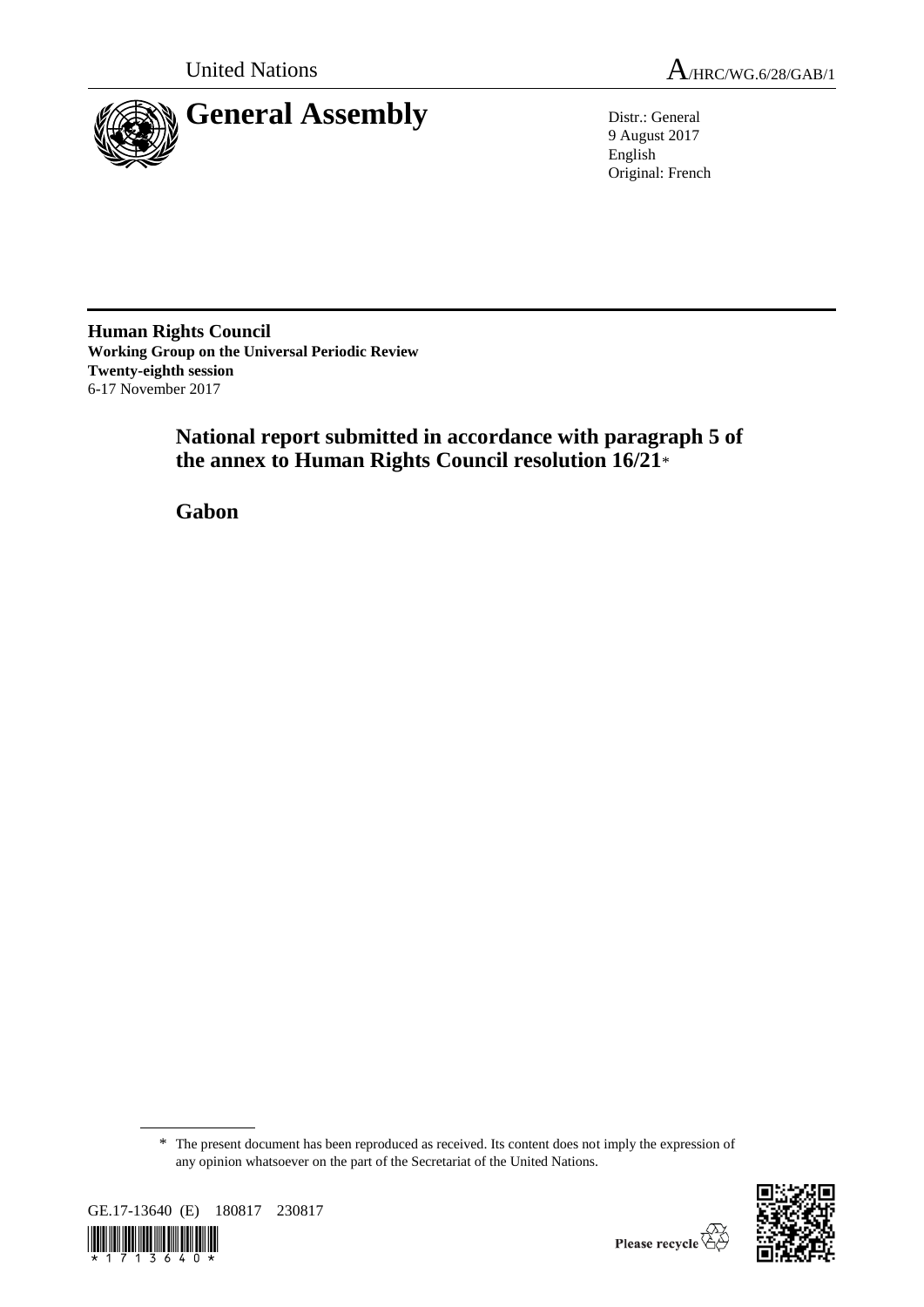# Contents

|    |                |                                                                                | Page           |
|----|----------------|--------------------------------------------------------------------------------|----------------|
| I. |                |                                                                                | 3              |
| П. |                |                                                                                | 3              |
|    | A.             |                                                                                | 3              |
|    | <b>B.</b>      | Consultations with national human rights institutions and civil society        | 3              |
| Ш. |                |                                                                                | 3              |
|    | A.             |                                                                                | 3              |
|    | В.             |                                                                                | $\overline{4}$ |
|    | $\mathbf{C}$ . |                                                                                | $\overline{4}$ |
|    | D.             | A-status accreditation and functioning of the National Human Rights Commission | 5              |
|    | Е.             |                                                                                | 5              |
|    | F.             |                                                                                | 6              |
|    | G.             | Cooperation between Gabon and the agencies of the United Nations system        | 6              |
|    | H.             |                                                                                | 7              |
|    | I.             |                                                                                | 7              |
|    | J.             |                                                                                | 8              |
|    | Κ.             |                                                                                | 10             |
|    | L.             |                                                                                | 11             |
|    | M.             |                                                                                | 13             |
|    | N.             |                                                                                | 13             |
|    | Ω.             |                                                                                | 14             |
|    | P.             |                                                                                | 15             |
|    | Q.             |                                                                                | 15             |
|    | $\mathbf{R}$ . |                                                                                | 15             |
|    | S.             |                                                                                | 16             |
|    | T.             |                                                                                | 16             |
|    | U.             |                                                                                | 17             |
|    | V.             |                                                                                | 18             |
|    | W.             |                                                                                | 18             |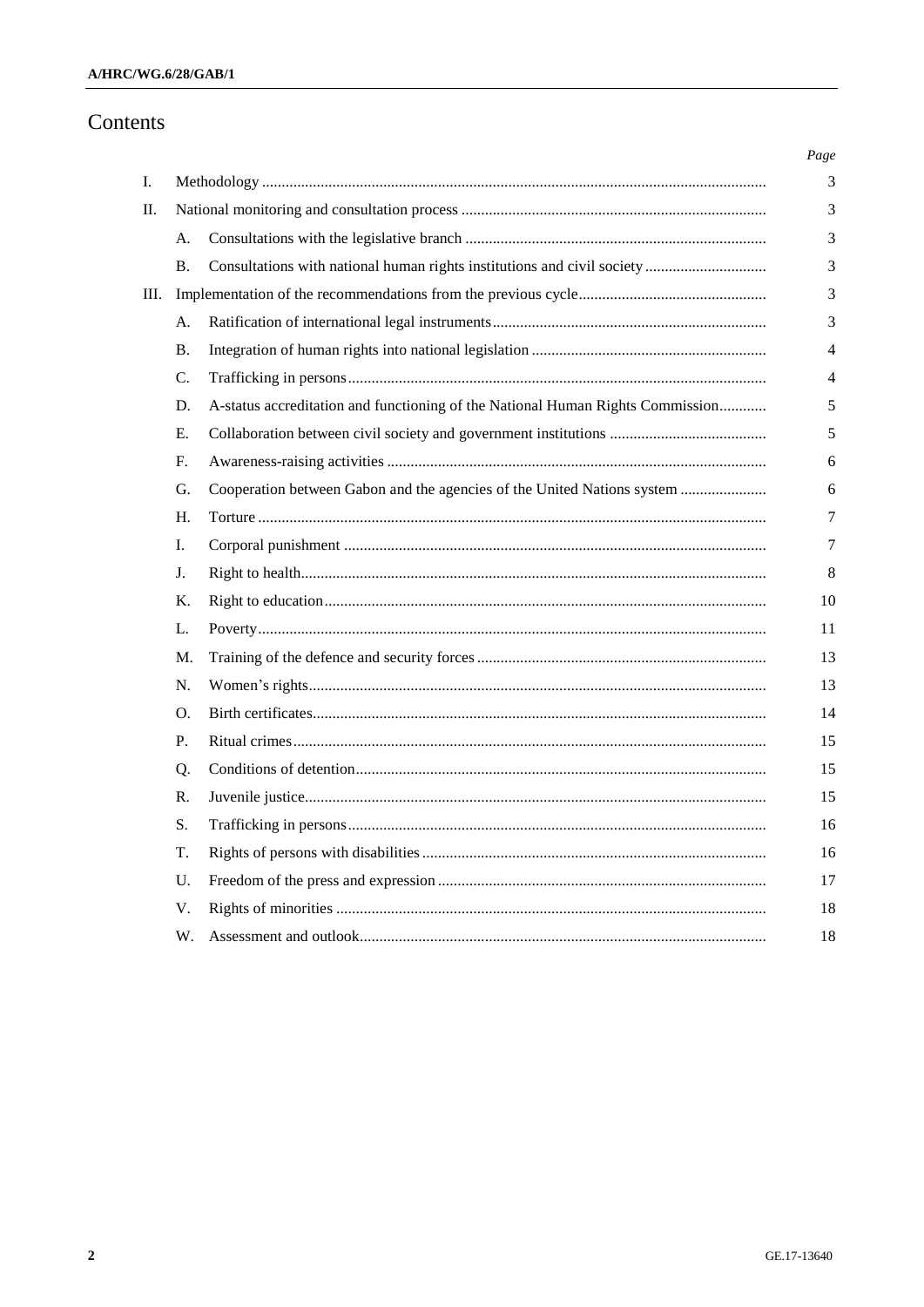# **I. Methodology**

1. The preparation of this report for the universal periodic review was based on, first and foremost, the 105 recommendations made to Gabon in 2012, on the surveys undertaken to collect data for the implementation of each of the recommendations and, lastly, on a national meeting leading up to the adoption of the report to take stock of the information gathered and agree on a way forward. Coordinated by the National Committee for the Drafting of Human Rights Reports, established pursuant to Decree No. 000102/PR/MDHLCCLCI of 15 January 2007, the approach taken to establish the report was participatory and inclusive. Some of the recommendations resembling one another were grouped together on purpose with a view to providing the most relevant replies possible.

# **II. National monitoring and consultation process**

2. The Directorate General for Human Rights in charge of coordinating the national monitoring process relied on the National Committee for the Drafting of Human Rights Reports, civil society and parliamentary commissions responsible for human rights of the National Assembly and Senate for the preparation of this report.

## **A. Consultations with the legislative branch**

3. Two awareness seminars were organized by the Directorate for members of the parliamentary commissions responsible for human rights of the National Assembly and Senate. The seminars were intended to familiarize parliamentarians with the universal periodic review and to remind them of the measures to be taken to contribute towards the implementation of the recommendations made to Gabon in 2012.

## **B. Consultations with national human rights institutions and civil society**

4. Between December 2016 and June 2017, the Directorate General for Human Rights, along with the National Human Rights Commission, held preparatory meetings and working sessions with the government institutions and segments of civil society involved in the recommendations made to Gabon in 2012. A draft integrating the data provided by different actors was originally drawn up by the Directorate General before being submitted for a national review, which served to improve it. The improved draft was then adopted by all these stakeholders. The report thus reflects the assessments of public officials and civil society actors. It concludes with some observations and a non-exhaustive list of policies that are of importance to the Government of Gabon.

# **III. Implementation of the recommendations from the previous cycle**

## **A. Ratification of international legal instruments**

## *Full implementation of the recommendations*

5. On 2 April 2014, Gabon ratified the Second Optional Protocol to the International Covenant on Civil and Political Rights, aiming at the abolition of the death penalty. On 1 July 2014, it ratified the Optional Protocol to the Convention on the Rights of Persons with Disabilities.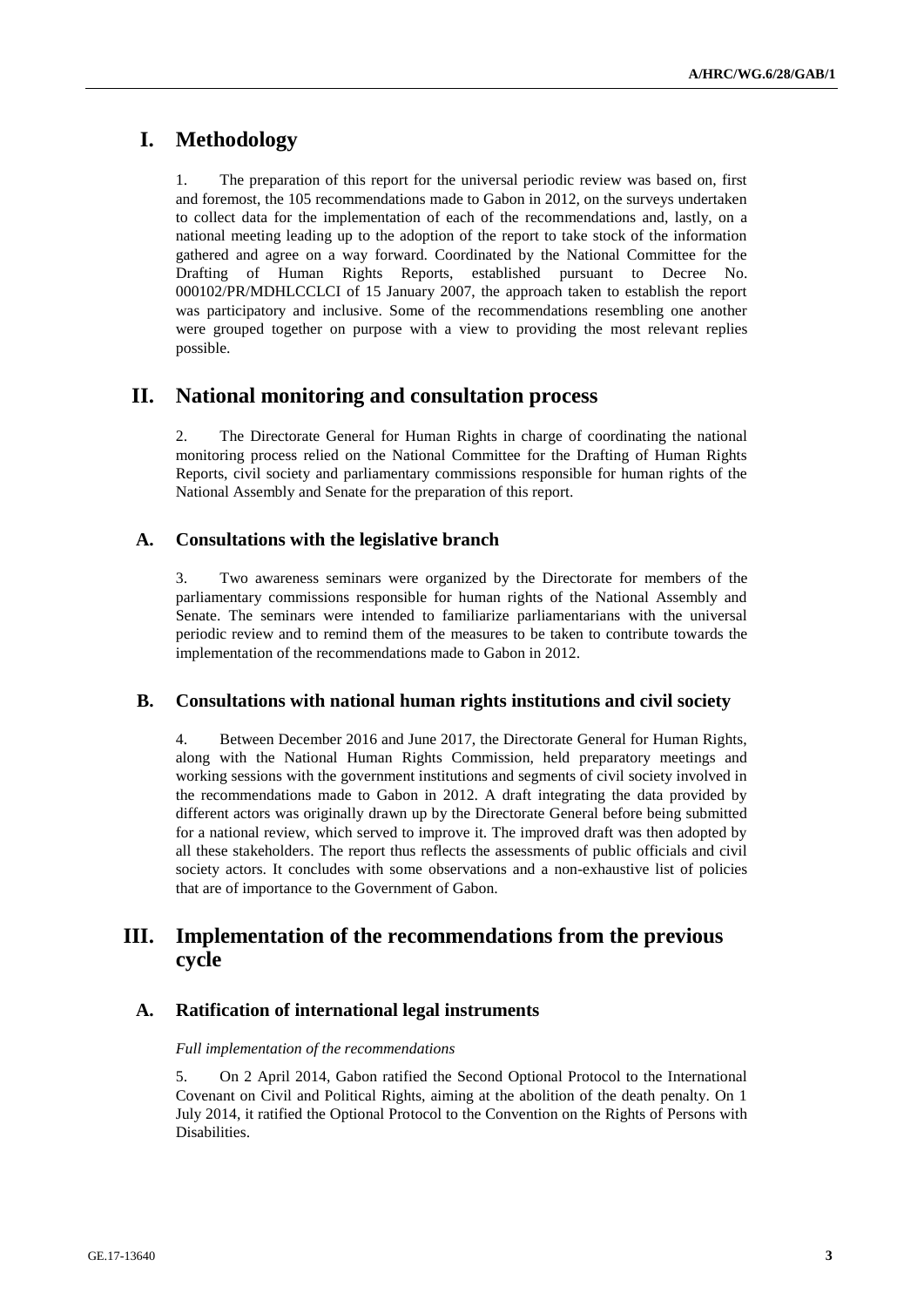#### *Recommendation in the process of implementation*

6. Gabon is making arrangements for the ratification of the Optional Protocol to the International Covenant on Economic, Social and Cultural Rights.

## **B. Integration of human rights into national legislation**

#### **Domestic violence**

#### *Full implementation of the recommendations*

7. The law makes provisions against domestic violence and rape under Act No. 21/63 establishing the Criminal Code and Act No. 38/2008 of 29 January 2009 on preventing and combating female genital mutilation. Book III of the law on crimes and lesser offences against persons provides for penalties for various forms of domestic violence, in particular, in chapter II, articles 230, 231, 232 et seq., and in chapter VIII, articles 264, 265 and 266. In addition, the act of rape is criminalized under article 256 of chapter VII.

#### *Partial implementation of recommendations*

8. A bill to amend the Criminal Code that introduces penalties for domestic violence and trafficking in persons is before the parliament.

## **C. Trafficking in persons**

#### *Full implementation of the recommendations*

9. An interministerial commission was established in 2014 to align Act No. 9/2004 of 21 September 2005 on preventing and combating trafficking in children in Gabon with international standards. As regards assistance to victims of trafficking, psychologists, social workers and police officers ensure that children are provided with administrative, psychosocial, legal support and rehabilitation services in appropriate settings such as the Centre for Children in Difficult Circumstances in Angondjè. Technical work has been done to incorporate a definition of trafficking in persons into the law, by which victims are afforded greater protections and assistance for their integration. Concerning efforts to raise awareness and build the capacity of entities involved in the protection of children, young people and the population against human trafficking, the National Committee to Monitor the Fight against Child Trafficking and the Directorate General for Human Rights have regularly organized events for the promotion and protection of the rights of children with a view to deterring the perpetrators of this scourge. The Children's Code, covering all aspects of children's lives, was adopted by the Council of Ministers in October 2016 and is now under consideration by the Council of State.

### *Partial implementation of recommendations*

10. The procedure to amend the national legislation on trafficking in persons has been under way since 2013, following the visit of the Special Rapporteur on trafficking in persons in May 2012, in order to bring it into conformity with international human rights law. The amended bill concerning Act No. 9/2004 on the Protocol to Prevent, Suppress and Punish Trafficking in Persons, Especially Women and Children, supplementing the United Nations Convention against Transnational Organized Crime (Palermo Protocol), which makes trafficking in persons a criminal offence while providing for measures of protection and assistance for victims, is at the final stage of adoption. A bill on the incorporation of a definition of trafficking in persons, by which victims are afforded greater protections and assistance, has been transmitted to the President.

#### *Recommendations in the process of implementation*

11. The Children's Code is expected to become law, on an equal footing with the Criminal Code and the Civil Code. It will close the gaps in the legislation involving the definition of the child, early marriage and gender-based violence. Its promulgation will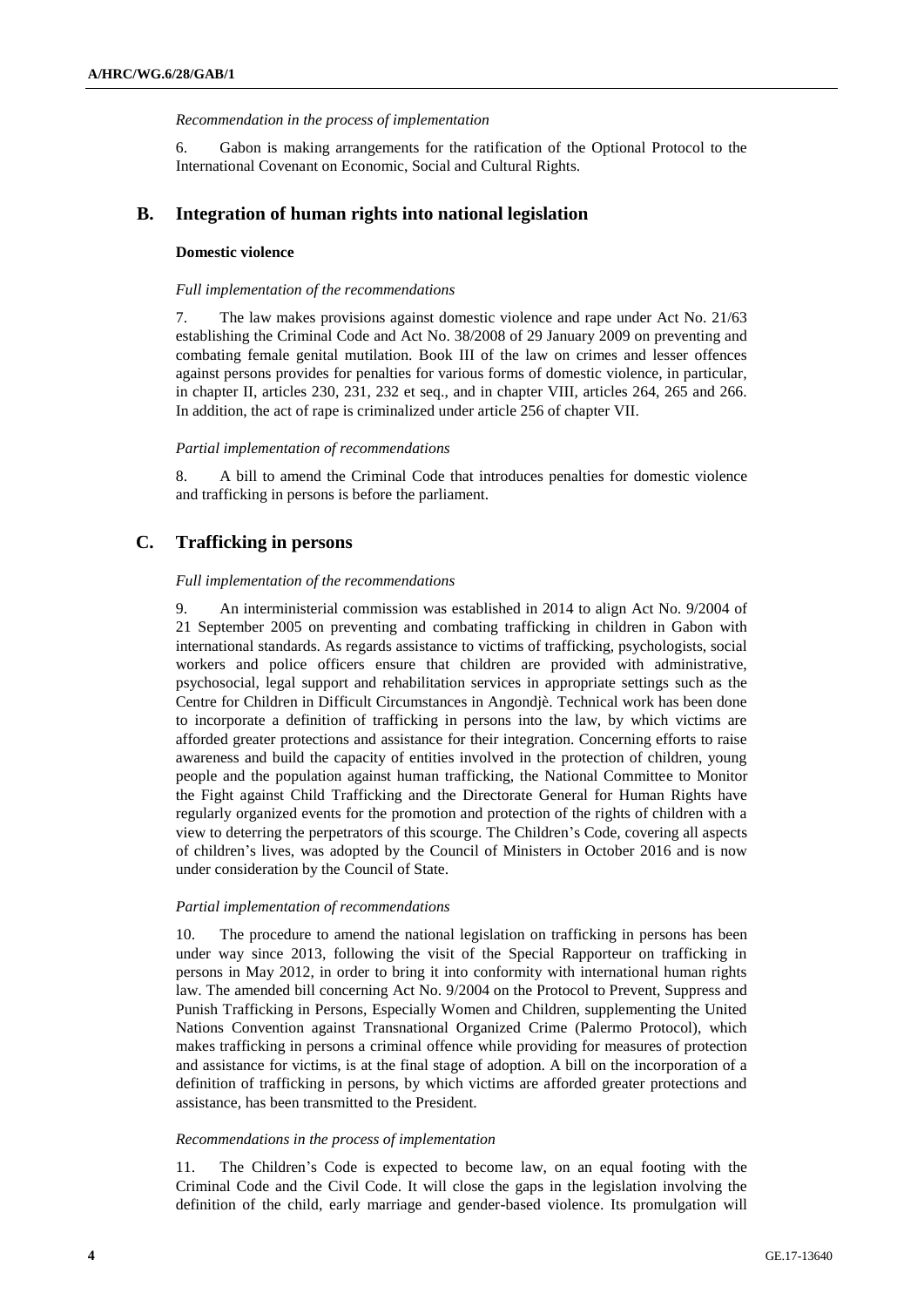enable the Government to protect children against any phenomenon affecting their lives, survival and development.

## **D. A-status accreditation and functioning of the National Human Rights Commission**

## **Functioning**

#### *Full implementation of the recommendations*

12. The Commission works with the police and gendarmerie services to monitor conditions of confinement and police custody. It also organizes visits to the central prison and frequent meetings with the department of the Ministry of Justice responsible for human rights, the United Nations Development Programme (UNDP), the European Union and others. Such activities point the way towards partnerships in sectors that deal with social issues. Between 2012 and 2016, several workshops for its members were organized with the collaboration of the United Nations Subregional Centre for Human Rights and Democracy in Central Africa. On 4 and 5 February 2014, some 30 members of the National Human Rights Commission participated in a capacity-building seminar on techniques for the promotion and protection of economic, social and cultural rights. The participants learned about the region's regulatory and institutional framework, States' obligations, the role of national human rights institutions and the requirements for the effective implementation of a mandate to promote and protect economic, social and cultural rights. Furthermore, a workshop was held that resulted in the development of a road map for reforming the Commission. The implementation of this road map has led, since December 2016, to the rewriting of the decree on the establishment and organization of the Commission in collaboration with the Council of State.

### **A-status accreditation**

#### *Partial implementation of recommendations*

13. In 2012, a letter with a copy of a bill on the establishment and organization of the Commission was transmitted to the International Coordinating Committee of National Human Rights Institutions informing it of the existence of the Commission in Gabon. The Committee then suggested amendments to this new bill. On 31 October 2013, advocacy work was done in partnership with the Francophone Association of National Human Rights Commissions (AFCNDH) with the national institutions of Gabon, including the Economic and Social Council. These advocacy efforts led to the establishment of the current headquarters of the National Human Rights Commission.

#### *Recommendations in the process of implementation*

14. The parliament is at the final stage of passing once and for all the amended bill on the establishment and organization of the Commission.

## **E. Collaboration between civil society and government institutions**

### **Mechanisms for ongoing consultation and increased dialogue with civil society**

#### *Full implementation of the recommendations*

15. In 2010, in partnership with the United Nations Children's Fund (UNICEF), the Government set up two networks for the promotion and protection of the rights of the child, namely the National Network for the Protection of the Rights of the Child in Gabon (REPEG) and the National Network for the Promotion of the Rights of the Child in Gabon (RESPEG). Since 2013, the Government has been working in collaboration with these two networks. On 3 December 2014, a national forum on the rights of the child was held in Libreville, which gave the Government, UNICEF and civil society an opportunity to come up with a platform for discussion and dialogue about children's rights issues. On 13 May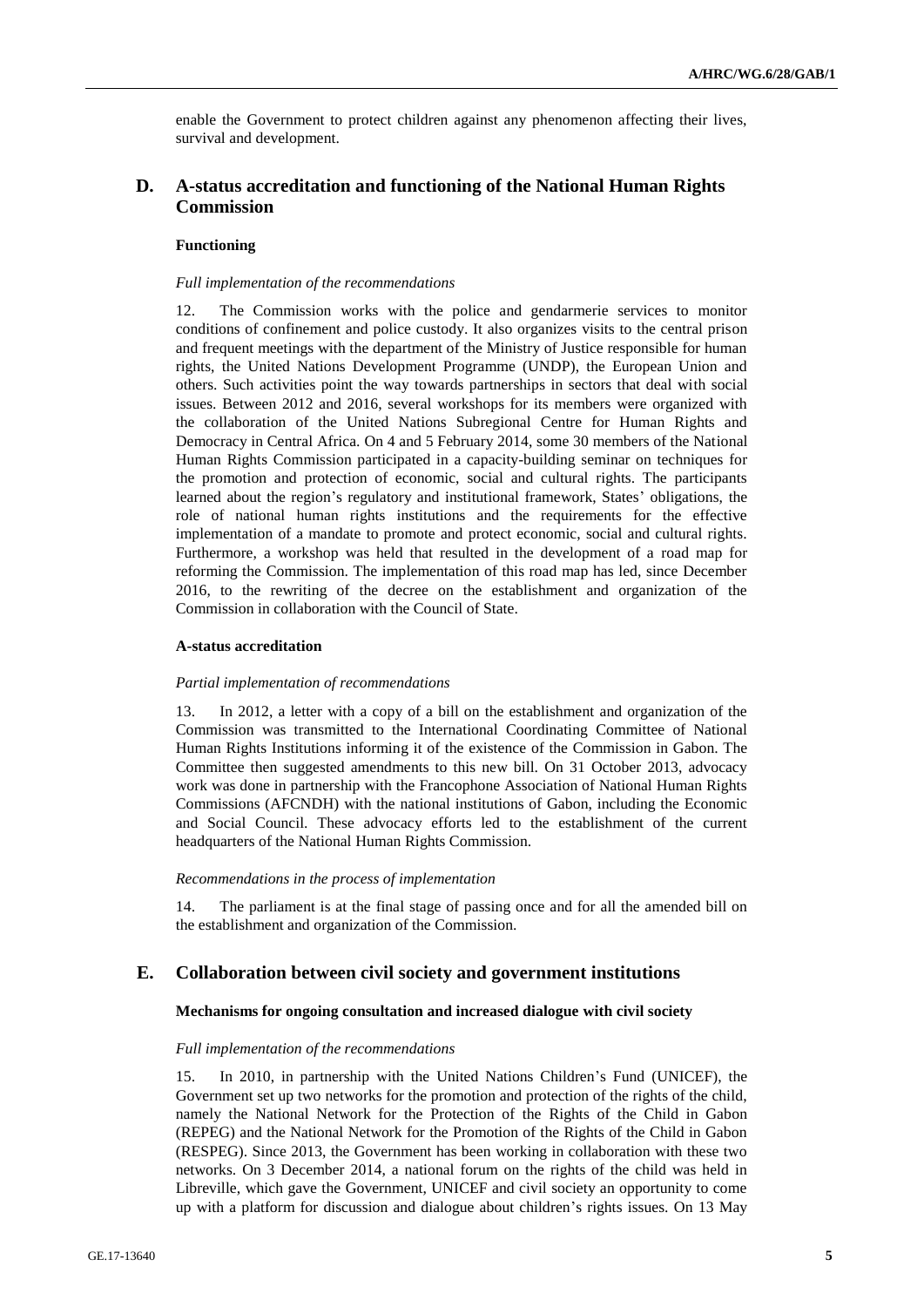2015, a seminar on capacity-building at the forum was organized in Libreville, at which a national plan for the protection and promotion of the rights of the child was devised. On 25 and 26 June 2015, the United Nations Subregional Centre for Human Rights and Democracy in Central Africa in Libreville organized consultations between the Government and civil society organizations. The main objective was to provide Gabon with technical support for the establishment of a participatory and standing coordinating body.

#### *Recommendation in the process of implementation*

16. Gabon is in the process of establishing a national participatory and standing coordinating body.

## **F. Awareness-raising activities**

#### **Good practices for human rights on the part of civil society and the State**

#### *Full implementation of the recommendations*

17. The Government regularly takes on civil society actors as partners in human rights awareness-raising activities and capacity-building among the population. Since 2012, teams from the Solidarity Action and Development Movement (MSAD) have travelled every corner of Port-Gentil to conduct inquiries into cases of persons without birth certificates, particularly children of school age. Having worked with the administrative authorities and local elected officials, the Movement has helped arrange for 150 of the children surveyed to obtain a birth certificate. Furthermore, with technical support from the non-governmental organization (NGO) SIFOS and in partnership with UNICEF, the Government organized a training seminar for young peer educators from various educational institutions on the Convention on the Rights of the Child on 19 and 20 March 2014 in Libreville in order to remind them of their rights and duties. Moreover, a campaign mounted by the Government and UNICEF to raise awareness about the importance of birth certificates and the procedures for obtaining them was launched on 3 October 2014 and drew to a close on 27 October 2014 with a meeting for members of the judiciary. A multisector framework for providing a solution to the problem of children and families left vulnerable by the lack of a birth certificate, this campaign was of some consequence. On 16 December 2014, the Government, UNICEF and Child Helpline International organized an information and training workshop in Libreville for the purpose of setting up a helpline for vulnerable children and young people. A civic education road show entitled "Preventing and combating immorality in Gabon" toured the main towns of the provinces and departments. For six months, a multidisciplinary team from the Ministry of Culture (outreach workers, psychologists, sociologists etc.), supported by local specialists (doctors, judges etc.) gained acceptance and support from the people, through educational talks, lectures and debates and other forms of discussion at the local community level, for efforts to combat the following social ills: alcohol, tobacco and drug abuse; child sexual abuse; voluntary transmission of HIV/AIDS by infected persons; a propensity to indulge in improper and high-risk sexual behaviours; teachers having sex with their students in exchange for higher marks; displays of ignorance or rejection of the law and rules governing social and family life; and acts of rape against minors, which require greater exposure and public awareness, etc.

## **G. Cooperation between Gabon and the agencies of the United Nations system**

## **Involvement of the international community in efforts to promote and protect human rights**

#### *Full implementation of the recommendations*

18. Aside from action taken in connection with the specific recommendations involving cooperation between Gabon and the international community elaborated on in this report, Gabon has taken a number of measures in partnership with UNICEF. Within the framework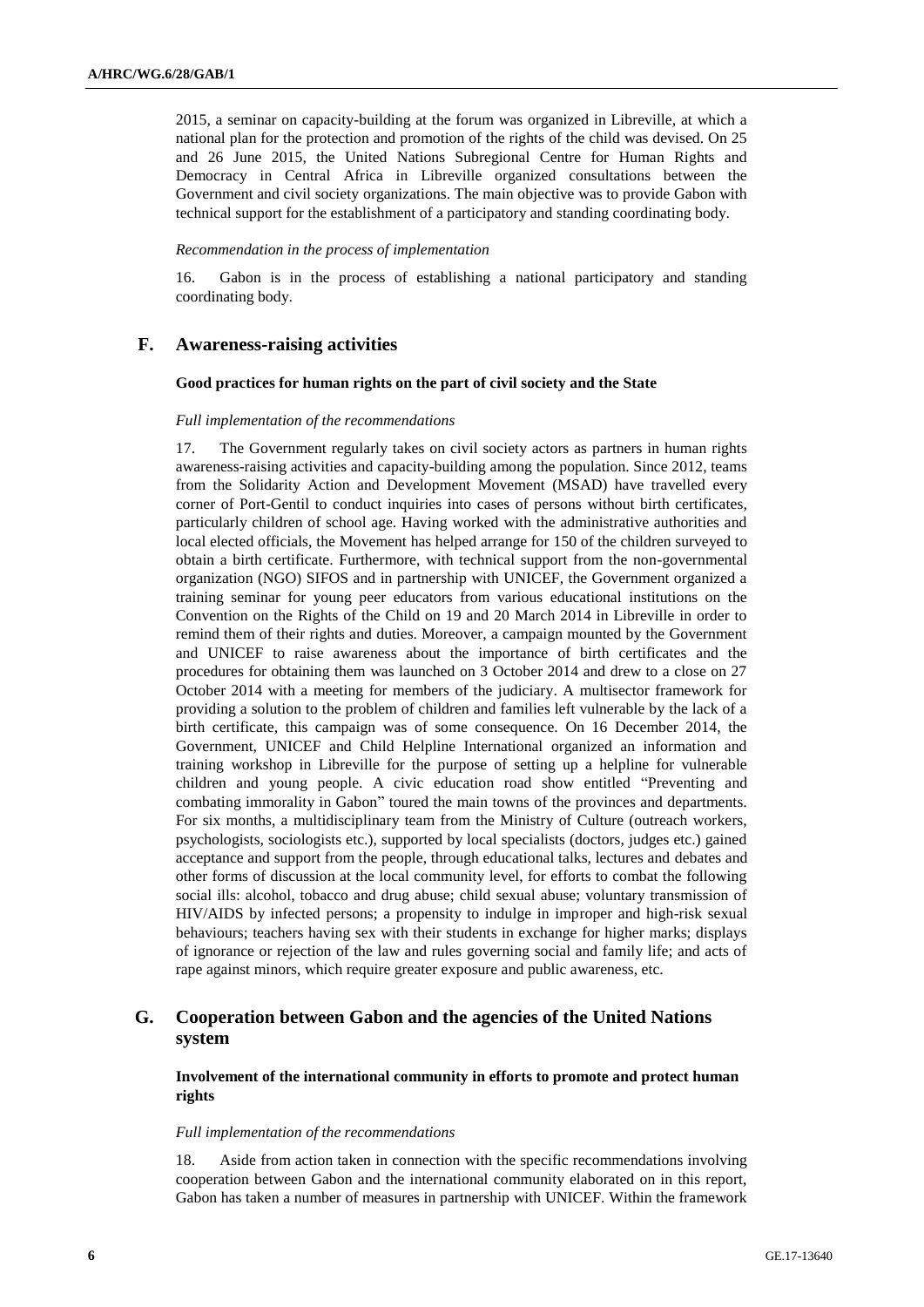of cooperation between the Government and UNICEF for the period 2012-2017, there has been capacity-building, in the area of the judicial protection of children in conflict with the law and victims of trafficking in persons, for 376 magistrates, 49 clerks of the court and 320 prison security agents, in the military sphere, for 1,008 gendarmes, 879 police officers and 98 army personnel and, in the social sphere, for 228 social workers and 429 members of civil society organizations. Particular emphasis has been placed on raising awareness about international agreements on children, including among 120 deputies, 98 senators, 36 officers of the parliamentary administration, 56 mayors, 105 heads of educational establishments, 202 assistant heads, 615 teachers, 26 educational advisers, 396 supervisors, 4,495 pupils, 376 students, 129 religious leaders and 49 community radio managers. As far as cooperation between Gabon and United Nations Subregional Centre for Human Rights and Democracy in Central Africa is concerned, training and awareness-raising seminars were organized for State actors, parliamentarians, civil society organizations, private companies, political parties, media outlets and human rights coordinating bodies at the local level. These training sessions took into account vulnerable populations in the electoral process and human rights in business enterprises, among other issues. Between 22 and 25 April 2014, a seminar focused on the following human rights issues: the promotion and protection of human rights and the role of auxiliary actors; appeals to legislators for legislative reforms in the area of non-discrimination; human rights and business enterprises; and the role of human rights defenders and advocates. As regards cooperation between the United Nations Regional Office for Central Africa (UNOCA), on 10 December 2016, police and gendarmes were trained in international mechanisms applicable in periods of crisis and judicial or administrative proceedings. Within the framework of the Gabon-United Nations Population Fund (UNFPA) cooperation programme for the period 2012- 2016, priority was given to the social reintegration of vulnerable girls through training, income-generating activities and the supply of start-up equipment for such activities. The training provided to some 40 girls sought to empower them.

## **H. Torture**

#### **Establishment of an independent national mechanism for the prevention of torture**

#### *Partial implementation of recommendations*

19. The Government signed a partnership agreement with the Association for the Prevention of Torture (APT) in order to receive support for the establishment of a national preventive mechanism. The partnership has resulted in the development of a bill for the establishment and running of a national authority for the prevention of torture and the organization of a national workshop to endorse the bill in June 2015. The workshop received support from APT and the United Nations Subregional Centre for Human Rights and Democracy in Central Africa. A road map was then developed with a view to putting in place a national mechanism for the prevention of torture.

### *Recommendation in the process of implementation*

20. Gabon is in the process of establishing a national mechanism for the prevention of torture.

## **I. Corporal punishment**

### **National strategy and public awareness**

### *Full implementation of the recommendations*

21. On 27 January 2014, a seminar to build the capacity of State agents in educational settings with a focus on violence against children was held in Tchibanga under the auspices of the Directorate General for Human Rights. Under this initiative, heads of secondary education establishments, deputy heads, supervisors, social workers and nursing staff have been given the necessary tools inherent in international human rights instruments. A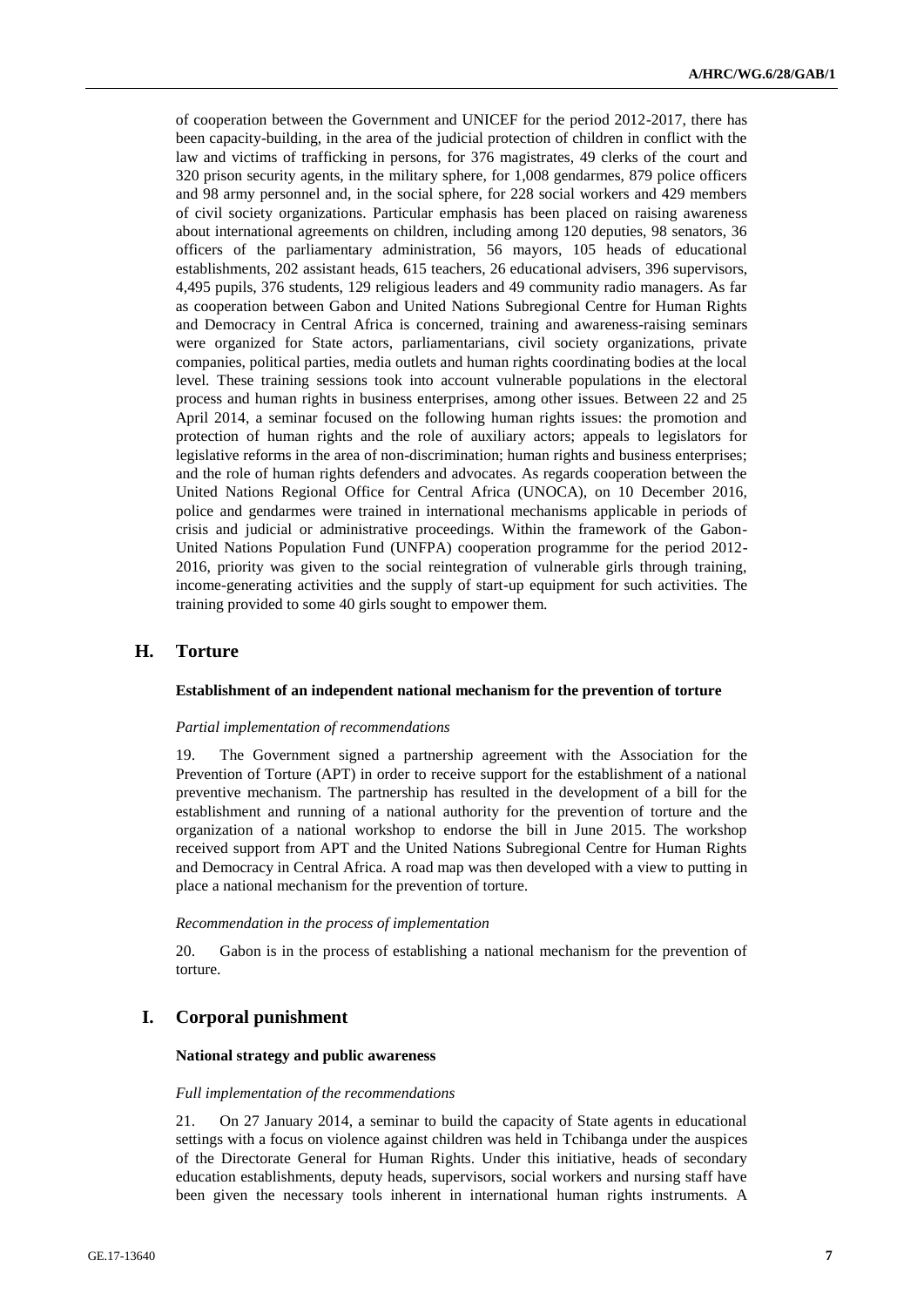capacity-building seminar on respect for the rights of the child was organized on 31 January 2014 in Mouila for persons working in the education sector. The Directorate General for Human Rights assisted the Directorate General for Education of the Christian and Missionary Alliance Church of Gabon in training its teachers, pastors and instructors in efforts to combat violence in its many forms, including corporal punishment. This work was done on 6 and 7 January in Libreville and then from 9 to 11 January 2016 in Tchibanga. Following the completion of a report on violence against children in Gabon in 2010, a comprehensive national system for the protection of the child came into being. This involves a response mechanism for mobilizing all public and private stakeholders involved with children in a holistic manner regardless of the challenge being addressed. From February to March 2014, the Directorate General for Human Rights conducted an awareness and poster campaign in police stations, gendarmeries and other places of detention concerning the Optional Protocol to the Convention against Torture. The Government held a capacity-building seminar from 29 November to 3 December 2016 for prison governors in the provinces and heads of clerk's offices dealing with the protection of children in conflict with the law, and the elimination of corporal punishment in prisons featured prominently in the seminar.

## **J. Right to health**

#### **Guarantees of health for all**

#### *Full implementation of the recommendations*

22. The commitment to uphold the right to health for all has led to the development and adoption of a national health policy, finalization of the National Health Development Plan for the period 2011-2015 and wider implementation of the National Health Insurance and Social Protection Fund. By establishing a national health insurance scheme for all, the Government has sought to provide an innovative response to the difficulties that people face in gaining access to decent health-care services. As at 22 September 2014, 799,023 persons had already been registered with the Fund. With a target population estimated at 1.2 million persons, the overall coverage rate is some 66.58 per cent. Members of socioeconomic groups previously without coverage, such as self-employed and domestic workers, have also joined the Fund. As regards persons employed in the informal sector, estimated at some 300,000 persons, the Fund is in the process of reviewing mechanisms to provide them with care, with technical assistance from international organizations such as the World Bank. Among the most important measures taken by the Head of State following the Social Conference of Gabon (Assises sociales du Gabon) held in Libreville in April 2014 was to step up the registration of such disadvantaged persons throughout the country.

#### **Allocation of resources for the health-care system**

#### *Full implementation of the recommendations*

23. According to the preliminary results of the national health accounts for 2012 and 2013, published in July 2015, total expenditure on health has risen since 2011, reaching nearly 339 billion CFA francs in 2013, or 3.5 per cent of the gross domestic product (GDP) and 11 per cent of government expenditure; expenditure on health-care coverage from the Fund stood at 12.8 billion CFA francs in 2014 and is increasing year on year.

### **Combating epidemics**

#### *Full implementation of the recommendations*

24. It should be noted that the Albert Schweitzer Hospital in Lambaréné specializes in malaria vaccine research and development. A national strategic plan to combat HIV for the period 2012-2016 that incorporates gender and human rights perspectives has also been developed. The Directorate General for the Prevention of AIDS, in collaboration with the Joint United Nations Programme on HIV/AIDS (UNAIDS), organized a training seminar in October 2013 for peer educators working with young HIV-positive people, NGOs and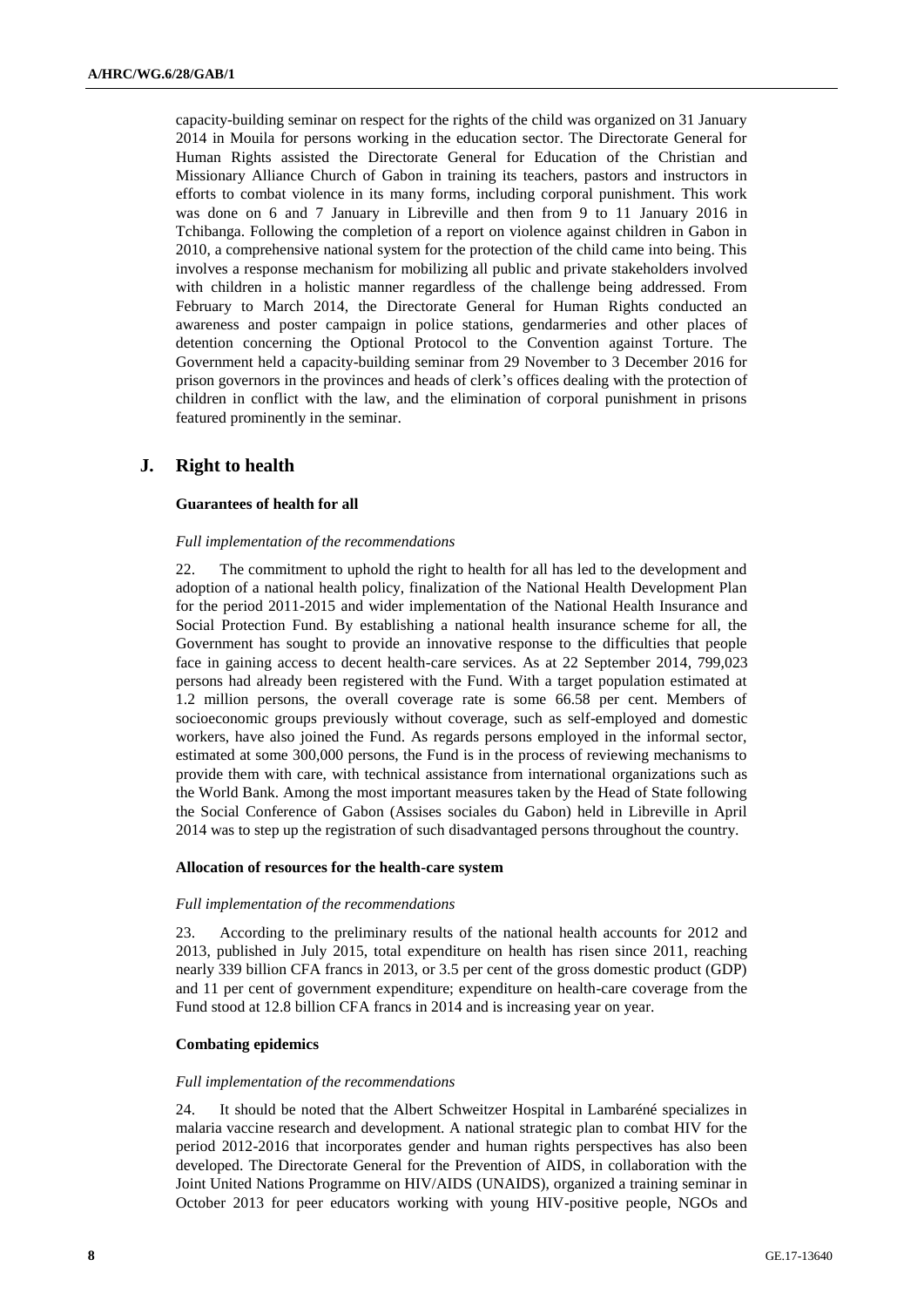HIV/AIDS organizations. A report on the People Living with HIV Stigma Index and discrimination study, prepared by the Directorate General for the Prevention of AIDS in collaboration with the Gabonese Network of Persons Living with HIV/AIDS, UNAIDS and UNICEF, was approved in August 2013. It contains a database that is used as an advocacy tool intended to provide resources to persons living with HIV/AIDS and HIV/AIDS organizations and networks to measure progress made or to be made on observance of the rights of persons living with HIV/AIDS and changes in policies, laws, programmes and practices. Under the auspices of the AIDS Prevention Committee of the Ministry of Education, a training seminar attended by students from the Teacher Training College of Franceville was held in December 2013 with the objective of providing teacher trainees with specific help in teaching about HIV/AIDS at the pre-primary and primary school levels. Participants in the seminar were offered an opportunity to gain a better understanding of the state of the HIV epidemic, sexually transmitted diseases, relevant communication tools, the stigma that thwarts young people living with HIV or associated with people living with HIV from succeeding in school, teaching strategies, health information clubs as instruments of HIV/AIDs protection and other themes. The Committee formed health information clubs in March 2014 in certain secondary schools (in Ntoum and Kango) to raise awareness about high-risk attitudes and behaviours involving HIV/AIDS and sexually transmitted diseases. The seminar aimed at promoting the rights of young persons and adolescents to information, education and sexual and reproductive health and the prevention of new HIV infections among students. It paved the way for 39 peer educators and 7 trainers to take ownership of the fight against HIV/AIDS in their educational establishments. On the legal level, the Council of Ministers adopted a draft decree on 23 December 2014 on the establishment, terms of reference and organization of the programme to combat sexually transmitted diseases and HIV/AIDS in the military. The programme aims at coordinating efforts to prevent the spread of sexually transmitted diseases and HIV/AIDS. The Government has authorized the introduction of a vaccination against HIV infections.

## **Access to basic health-care services**

#### *Full implementation of the recommendations*

25. Five next generation university hospital centres have been built, in Libreville, Owendo and Angondjè, and the Jeanne Ebori centre in Libreville, specializing particularly in maternal and child health. The Alice House, which provides medical and psychosocial support to persons who have contracted cancer, is up and running. Between 14 and 21 December 2014, key players in the field of medicine met in Libreville to review the list of medicines eligible for reimbursement by the national insurance scheme with a view to improving the treatment of patients by offering a wide array of molecules covering all the existing diseases in the country and known to be effective. The new list takes into account treatments for the most common diseases such as malaria, diabetes and high blood pressure but also life-threatening diseases such as cancer and hepatitis and rare diseases requiring costly treatment such as lupus and kidney failure. When it comes to generic drugs, the list of medicines reimbursed by the Fund grew by 12 per cent (102 items) in 2009, 18 per cent (224) in 2011 and 22 per cent (408) in 2013. Proprietary drugs, for their part, went from 88 per cent (733) in 2009 to 82 per cent (1,027) in 2011 and 78 per cent (1,446) in 2013. The national insurance scheme fully covers cancer treatment. Such care involves the distribution of medicines through a mechanism coordinated by the National Health Insurance and Social Protection Fund and the Cancer Treatment Institute of Angondjè. It extends to medical examinations in facilities approved by the Fund. In 2013, 400 persons were treated in the Institute in Angondjè. Cancer treatment, like haemodialysis, is fully covered by the Fund. All persons living with HIV have access to free antiretroviral treatment and all HIVpositive pregnant women to free prenatal care and delivery services. HIV screening and laboratory tests and treatments for opportunistic infections are covered by the national health insurance scheme. As far as the undertaking to reimburse medical expenses is concerned, due regard is had for the new World Health Organization guidelines on antiretroviral therapy. Regarding regulations governing health service delivery, emphasis has been placed on integrating HIV services into various health facilities rather than limiting them to specialized facilities such as outpatient centres.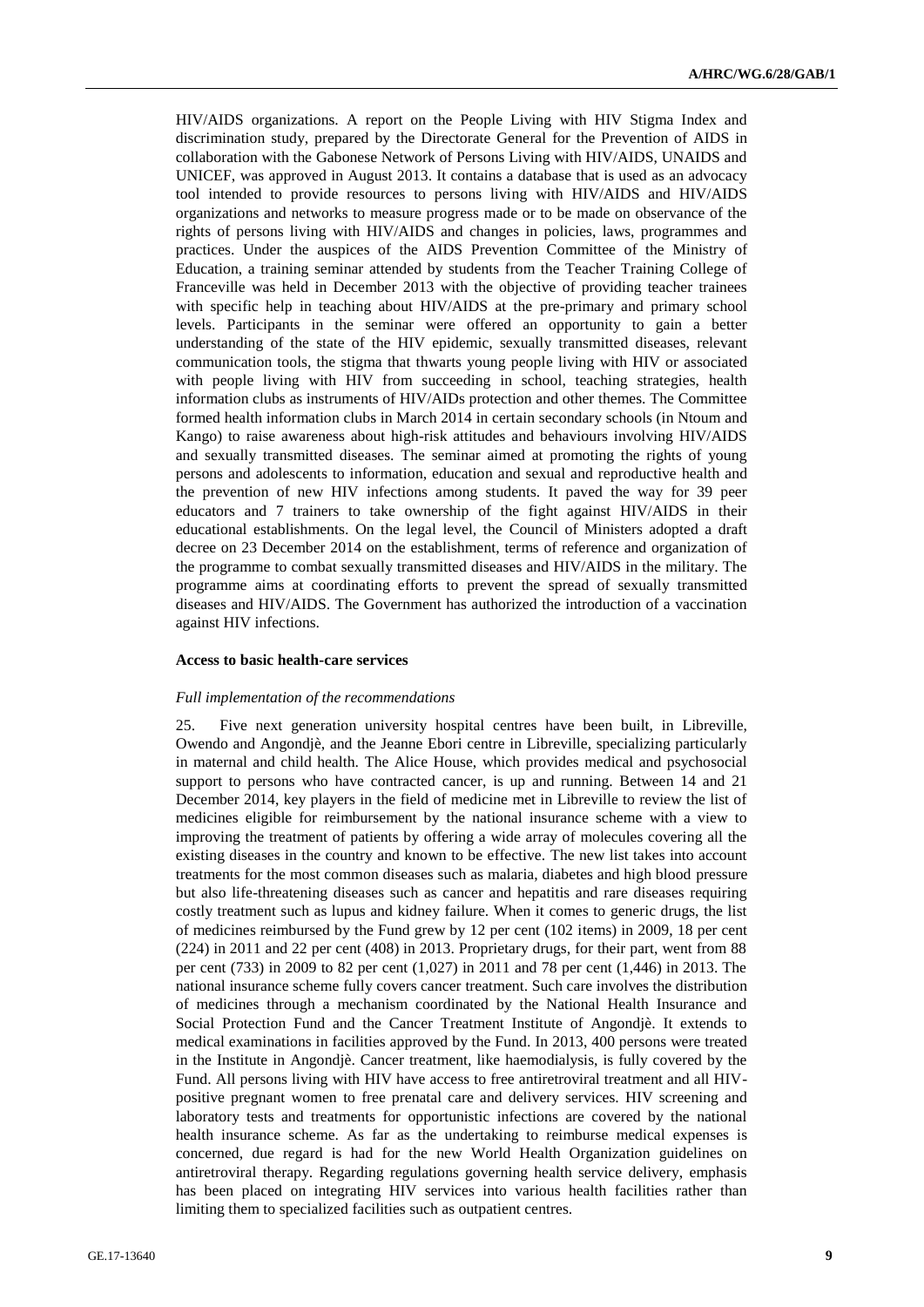#### *Recommendations in the process of implementation*

26. During the political dialogue held in May 2017, which brought together the majority political parties, the opposition and civil society, the Government was called on to take the following steps: post specialist doctors to all the main towns in the provinces and general practitioners to the main towns of the departments, providing them with incentives (technical capacity, housing, transport, bonuses and others); continue to enrol disadvantaged persons in the national health insurance scheme; ensure that home care for persons with physical disabilities and persons with chronic illnesses are covered by the Fund; make available essential medicines and medical devices; develop mobile clinics to reach the greatest number of people possible; promote health throughout people's lifetimes; and combat the still high levels of maternal and infant mortality.

## **K. Right to education**

## **Dropout, failure and fall in school attendance**

## *Full implementation of the recommendations*

27. The principle of non-discrimination enshrined in the Constitution has been strengthened by decree No. 103/PR on the promulgation of Act No. 21/2011 of 14 January 2012 establishing general guidelines for education, training and research. Articles 104 and 105 confer on deserving pupils and students the right to education, including the provision by the State of the most appropriate environment for learning and growing possible. In order to achieve this objective, the State established the National Agency of Scholarships and Work Experience under decree No. 404/PR/MENESTFPRSCIS of 26 September 2012. In 2016, the Government carried out two studies, one on school dropout and the other on the prevention and handling of sexually transmitted diseases, HIV/AIDS and adolescent pregnancy. The studies will help ensure that adolescents are provided with a protective environment so that they may fully enjoy their right to education or training. Since the 2011/12 academic year, the Government has provided health-care coverage for the students enrolled in the country. For the 2013/14 school year, 20,521 students were registered. With a view to increasing capacities to accommodate students in higher education, the Government has built new lecture halls at the National Higher School for Technical Education and the University of Health Sciences and a new Omar Bongo Technical School. In September 2013, the Ministry of National Education took delivery of 1.24 million primary school textbooks and 86,050 secondary school textbooks, or twice the number of textbooks produced in the 2012/13 academic year. Furthermore, the Government has produced two guides on the promotion and protection of the rights of the child, which will soon be rolled out in schools. One is general in nature, as it concerns the rights of the child as regards education in vocational schools, and the other is more focused, as it seeks to promote sexual and reproductive health in biology courses (*sciences et vie de la terre*). Some 600 classrooms were built between 2010 and 2016. A total 2,407 teachers were recruited and put on the payroll owing to the timely and coordinated efforts of the Ministry of National Education, Ministry of the Civil Service and Ministry of the Budget and Public Accounts. In addition, 170,000 study benches have been ordered and are being manufactured in Olam (Gabon) to meet the need for 118,620 desks. An extra four manufacturing units from Nkok (special economic zone) have helped increase the pace of production, which stood at 400 desks per week because of the conditions for transporting, drying and cutting wood. Deliveries have gradually been made to schools in Libreville and throughout the country since 24 February 2017.

#### *Recommendations in the process of implementation*

28. During the above-mentioned political dialogue, majority political parties, opposition parties and civil society drew the Government's attention to the need to reform school curricula for the following: to give students the skills needed to enter the labour market; to introduce apprenticeships under cooperative education contracts and work placements in order to improve young people's employment prospects, develop their professional skills and identify the best competency profiles; to promote self-employment among young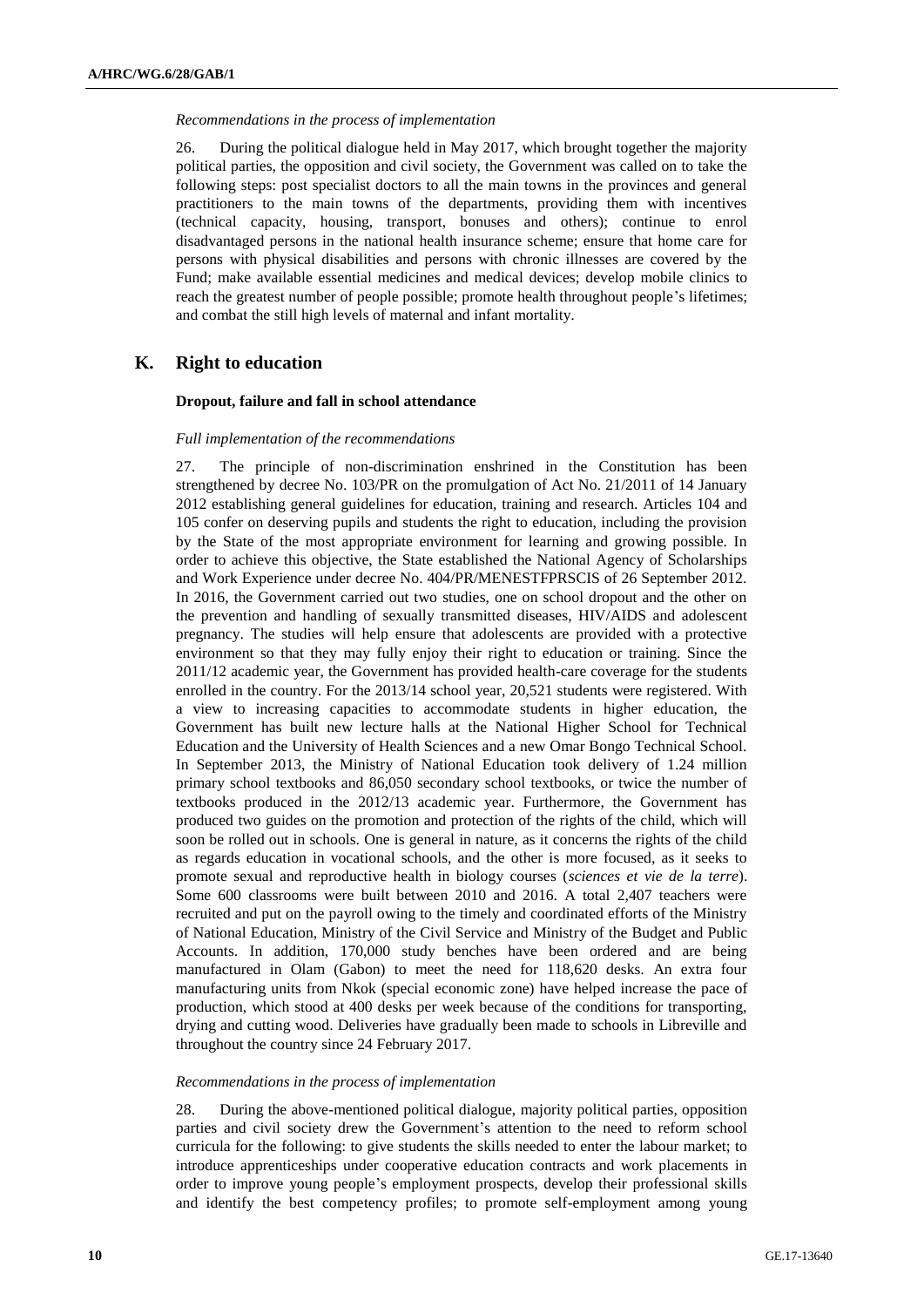people by funding their training in technical areas through six-month immersion programmes in business enterprises; to restructure and give a seal of approval to the "One youth = one trade" programme; to build in every district and town business incubators at the community level to support the "One youth = one trade" programme; to continue to organize the school system into educational areas and uphold standard student-teacher ratios; and to promote public-private partnerships to build modern infrastructure (including boarding schools) and provide schools with proper equipment.

## **L. Poverty**

#### **Intensification or continuation of the fight against poverty**

#### *Full implementation of the recommendations*

29. The system for the allocation and management of social safety nets was reconfigured into two new government agencies: the National Health Insurance and Social Protection Fund, established in 2007; and the National Social Assistance Fund, established in 2012. One of the main innovations to be introduced was the gradual implementation of social protection measures for the most disadvantaged populations. The system is based on the third-party payment system, with insured persons responsible only for making a copayment of 20 per cent to cover the cost of treating common medical conditions and 10 per cent for major illnesses. Pregnant women are fully covered. A member of the "economically disadvantaged population in Gabon", referred to as GEF (*Gabonais économiquement faibles*), means a Gabonese national more than 16 years of age with an income less than the guaranteed minimum wage (80,000 CFA francs in 2008). The Fund took over the management of health insurance for private sector workers in 2014. In 2014, 483,865 members of the economically disadvantaged population were covered by the Fund (as opposed to 431,117 in late 2012). Disadvantaged persons registered with the Fund are also entitled to have access to public meters that allow them to cover the costs of their use of water and electricity. Such persons are entitled to family benefits comprising the following: a baby bonus in kind, in the form of baby clothes worth 50,000 CFA francs; a monthly allowance of 5,000 CFA francs for each child up to the age of 21 years, subject to the presentation of a medical certificate or certificate of school enrolment; and a back-toschool allowance of 5,000 CFA francs per child, subject to a school enrolment certificate; this allowance is currently being reassessed. Schoolchildren have the right to an annual sum of 158,500 CFA francs in family and back-to-school allowances if they are the children of State employees, as opposed to 104,000 CFA francs if they are the children of private sector workers and 53,000 CFA francs if they are from the economically disadvantaged population. Pursuant to amendments to the law on compulsory schooling, the back-toschool allowance was extended to children enrolled in preschool, but only persons employed in the private sector benefit from it if they have children aged between 3 and 5. In addition to the benefits specifically designed for them, the economically disadvantaged persons enjoy certain forms of aid granted to all Gabonese citizens, such as school grants of up to 24,000 CFA francs per quarter for every child enrolled in secondary school, 83,000 CFA francs per month for the first and second year of higher education (bachelor's degree) and 98,000 CFA francs for the final years (master's degree) for every student who obtained a school leaving certificate (*baccalauréat*). The Government increased the average minimum income for public officials to 150,000 CFA francs and has decided to raise their transport allowance to 35,000 along with housing assistance. Destitute widows and orphaned children, single mothers, persons with disabilities and older disadvantaged persons enjoy specific financial and practical support from the Fund to cover co-payments in public health centres and burials and the delivery of regular food aid in kind. As regards the housing policy, the Council of Ministers made it easier to have access to landownership, with the streamlining of procedures from 134 steps to 7. The President issued Decree No. 0005/PR of 13 February 2012 establishing a new system of landownership in Gabon. In January 2012, landownership assistance allowances for civil servants increased from 75,000 CFA francs to 150,000 for staff classified in category A, from 45,000 to 75,000 in category B and from 17,000 to 50,000 in category C. In 2016, several hundred units of social housing were provided to eligible persons, subject to a transparent selection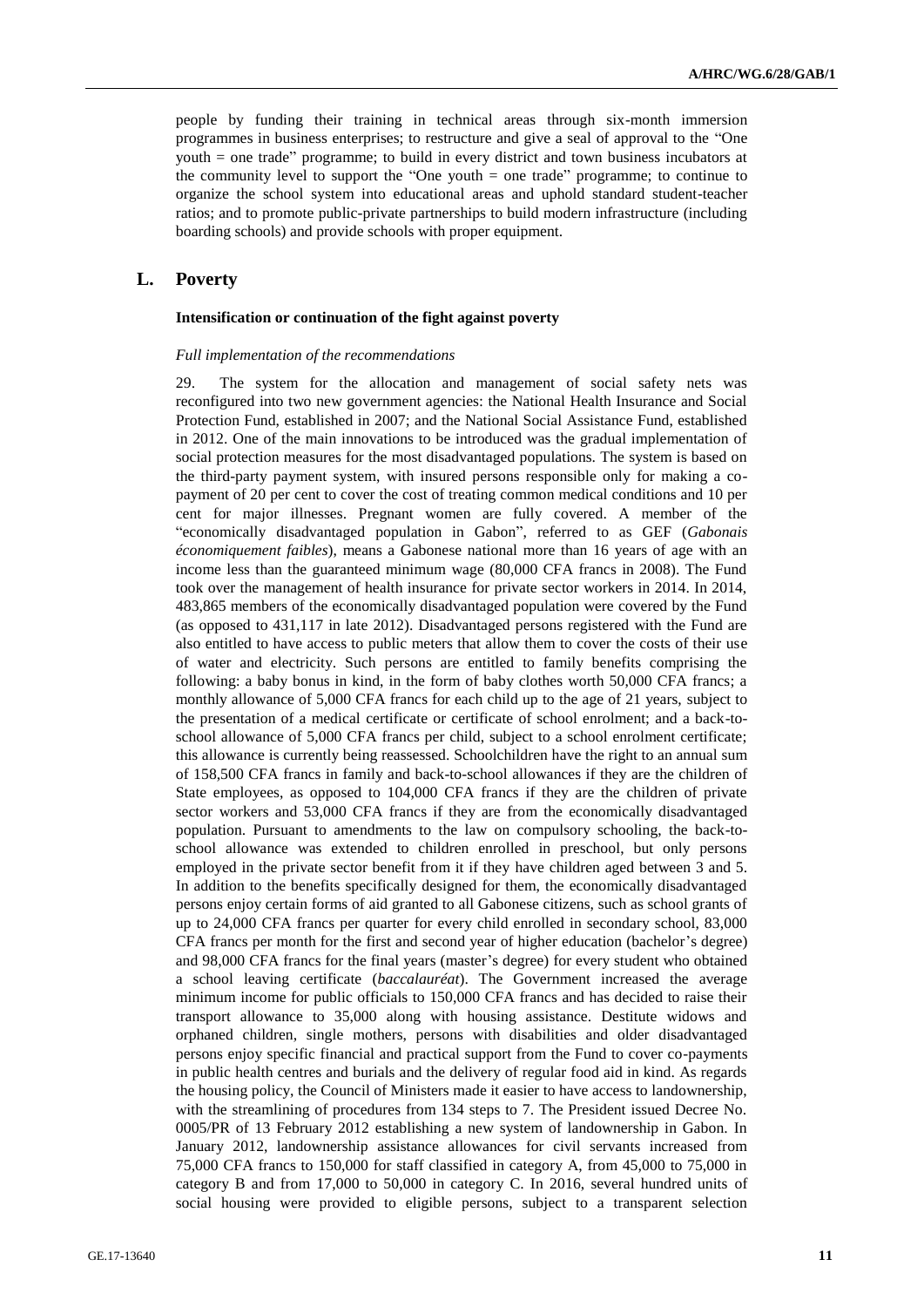procedure, in Angondjè, a suburb of Libreville. The National Social Assistance Fund constitutes one of the major reforms carried out in the social sector. Established pursuant to Decree No. 00252/PR/MFAS of 19 June 2012 on the system for the implementation of social assistance and family protection, the Fund is the executive body for carrying out the Government's public social assistance policy. Administratively and financially independent, the body is responsible for funding small business projects in some sectors considered to be a priority for boosting the economy, including agriculture, fisheries, livestock, handicrafts and tourism. It has been given a mandate to provide support to vulnerable and unemployed populations, especially young people. With a budget of 5 billion CFA francs, it has become a cornerstone of the social covenant promoted by the Government, and it focuses its efforts on promoting income-generating activities. Since its establishment, more than 6,000 beneficiaries (disadvantaged persons and persons with disabilities) have received financial assistance; 5,000 have received school supplies kits; more than 800 have received indirect assistance in the area of education (school fees, vocational training assistance and citizenship education assistance); and several beneficiaries have received health, housing, disaster and survivor assistance. To respond to the various concerns of Gabonese citizens, a draft national social protection policy was funded in 2013, with backing from technical and financial partners and UNICEF. With a view to making a transition from social assistance to a human investment strategy, Gabon commissioned a study on poverty from the British consulting firm McKinsey in order to set conditions for assistance, promote income-generating activities, close the gaps in access to social services and carry out a targeted public works policy. The Social Conference of Gabon was then held on 25 and 26 April 2014 in order to consider ways of reducing poverty and unemployment, which laid the groundwork for the implementation of a strategy for the investment of human resources in Gabon through the following: a plan of action based on the establishment of networks for the economic protection and transfer of social funds to the most disadvantaged populations; support for the development of incomegenerating activities in order to empower vulnerable households; and a reduction in inequalities in access to social and public services and further economic and social integration (opening up) of pockets of poverty in rural and outlying urban areas (rehabilitation of housing and increased mobility and connectivity). The estimated cost of implementing this strategy is between 80 billion and 100 billion CFA francs per year, 35 to 50 per cent of which are included in the plans of the ministries concerned. The following additional measures help to support the fight against poverty: full coverage of the most vulnerable families according to a social survey (including a card from the National Health Insurance and Social Protection Fund to facilitate their care); standardization of reimbursement for all generic drugs up to at least 80 per cent; full coverage of emergency medical costs, for the first 24 hours, in life-threatening situations for all Gabonese citizens, regardless of whether or not they are insured; coverage of private sector workers by the Fund since 1 June 2014; intensification by the Fund of registration campaigns among the economically disadvantaged populations; issuance, free of charge, of residence certificates required by the Fund for the registration of those populations; payment of family allowances to State employees by budget and public accounts services on the basis of a file provided by the Fund in order to encourage public servants to enrol their children in health insurance and to avoid false claims, since the first quarter of 2014; gradual increase in family allowances for economically disadvantaged populations since June 2014, from 4,000 to 5,000 CFA francs per child per month; reorganization of the National Employment Office to increase human resources by recruiting 1,000 officers for the medium term; strengthening of the Integration and Reintegration Fund in the amount of 10 billion CFA francs; establishment of apprenticeship contracts to facilitate work/study programmes so that young people may gain direct experience in business enterprises; and adoption of a draft decree to amend or abolish certain provisions of Act No. 001/2003 on the general civil service regulations in order to put in place a new system of remuneration for civil servants, now in force. The new pay system now includes a renewed emphasis on basic salaries and greater fringe benefits and personal merit as the main factor for career development and higher pay. The lowest salaries have been increased. Progress has been made towards the future increase in the level of pensions of civil servants and other State officials entitled to retirement benefits.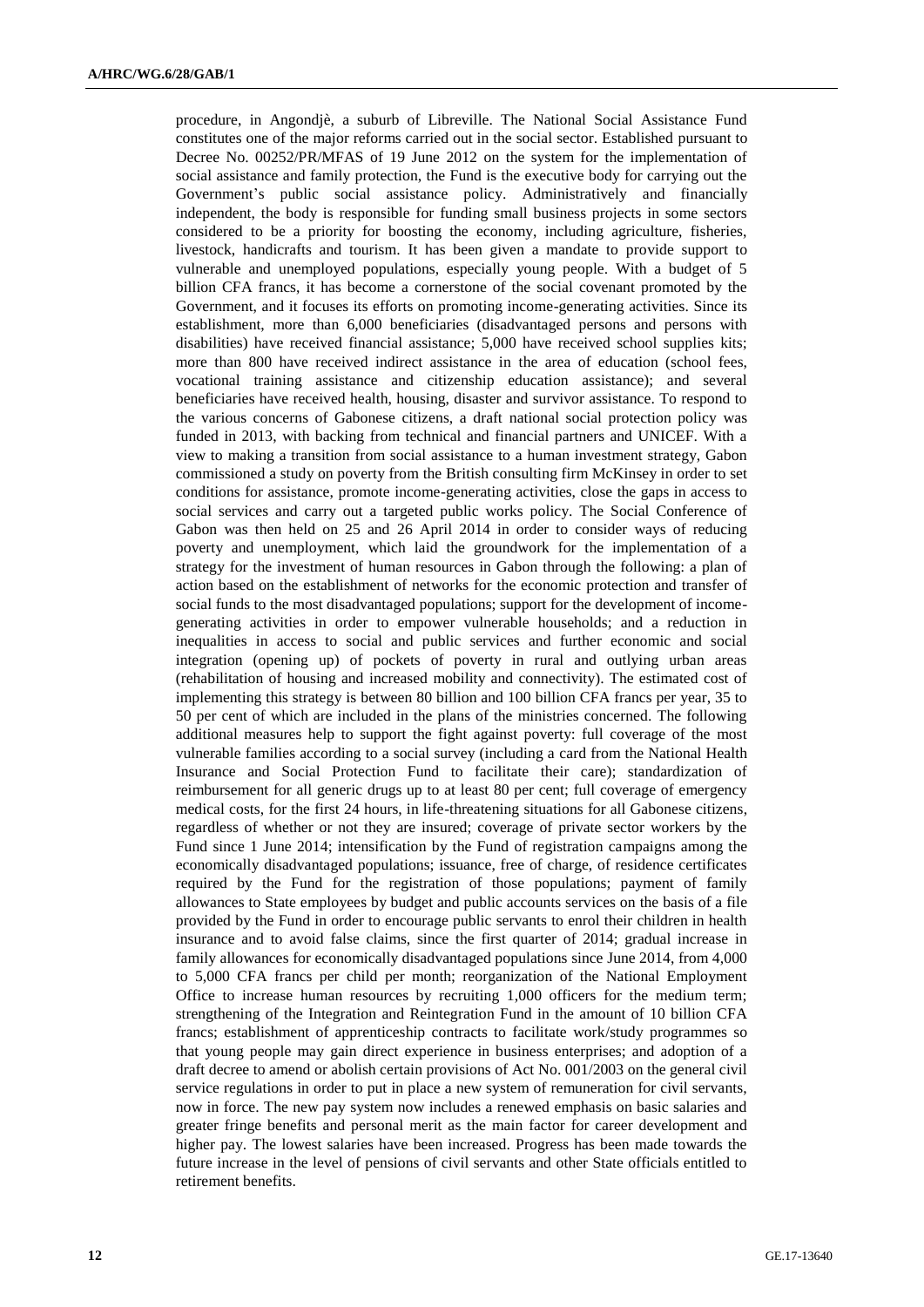## **M. Training of the defence and security forces**

### **Training of the defence and security forces**

#### *Full implementation of the recommendations*

30. From 15 to 17 June 2013, in collaboration with UNICEF, the Government organized a capacity-building seminar for police investigators and prison guards concerning the national regulatory framework for the protection of the rights of the child. The seminar included training sessions on child trafficking and exploitation on the theme "Social dialogue and mastery of the regulatory framework for the protection of children". With a view to building capacity to fight transborder crime in Central Africa, the Government met with police officers, gendarmes and customs officials responsible for enforcing the law in Libreville in February 2014. From 22 to 26 September 2014, the Government organized an expert conference on the protection of minors in places of detention for officials responsible for this issue in order to raise awareness about the international and national regulatory frameworks for the protection of children in conflict with the law and adopt a standard national model and systematic approach to caring for them.

## **N. Women's rights**

### **Women's empowerment**

### *Full implementation of the recommendations*

31. Under the Gabon-UNFPA cooperation programme for the period 2012-2016, in addition to the training and rehabilitation of vulnerable girls and the setting up of incomegenerating activities, a workshop on empowerment for some 40 girls was organized. For the implementation of the project on human security, led by the Office of the United Nations High Commissioner for Refugees (UNHCR), the NGO Agir pour le genre (Action for Gender) organized a training session in August 2013 for 40 women refugees in Gabon in order to help them become self-reliant and make them less vulnerable, and they have received grants in support of their empowerment and implementation of their projects. On 4 July 2015, the National Network for the Protection of the Rights of the Child in Gabon held an event to raise women's awareness about the regulations governing business start-ups and the collection and transmission of information on the development of the private sector. In 2016, the National Social Assistance Fund helped 200 women to carry out incomegenerating activities.

#### **Implementation of the National Strategy on Gender Equality and Equity**

#### *Full implementation of the recommendations*

32. The principle of non-discrimination is established in the Constitution. Gender equality is guaranteed under Act No. 09/2015 of 5 September 2016 setting quotas on women's access to senior civil service posts and Act No. 010/2016 of 5 September 2016 on combating harassment in the workplace. Gabon has policy papers for the promotion and protection of the rights of women in such areas as the fight against HIV/AIDS, maternal care and prevention of mother-to-child transmission of HIV. In order to incorporate gender into the strategic plan on AIDS for the period 2013-2017 in accordance with the National Strategy for Gender Equality and Equity, a workshop to assess the level of attention given to the gender dimension of the national response to HIV was organized on 1 October 2013 in Libreville. In February 2015, UNDP made a commitment to supporting the human investment strategy of Gabon through income generation activities for vulnerable women.

#### *Recommendations in the process of implementation*

33. During the political dialogue that brought together the political parties from the majority, the opposition and civil society, important measures that were worked out by consensus would soon be implemented by both the Government and the parliament. First of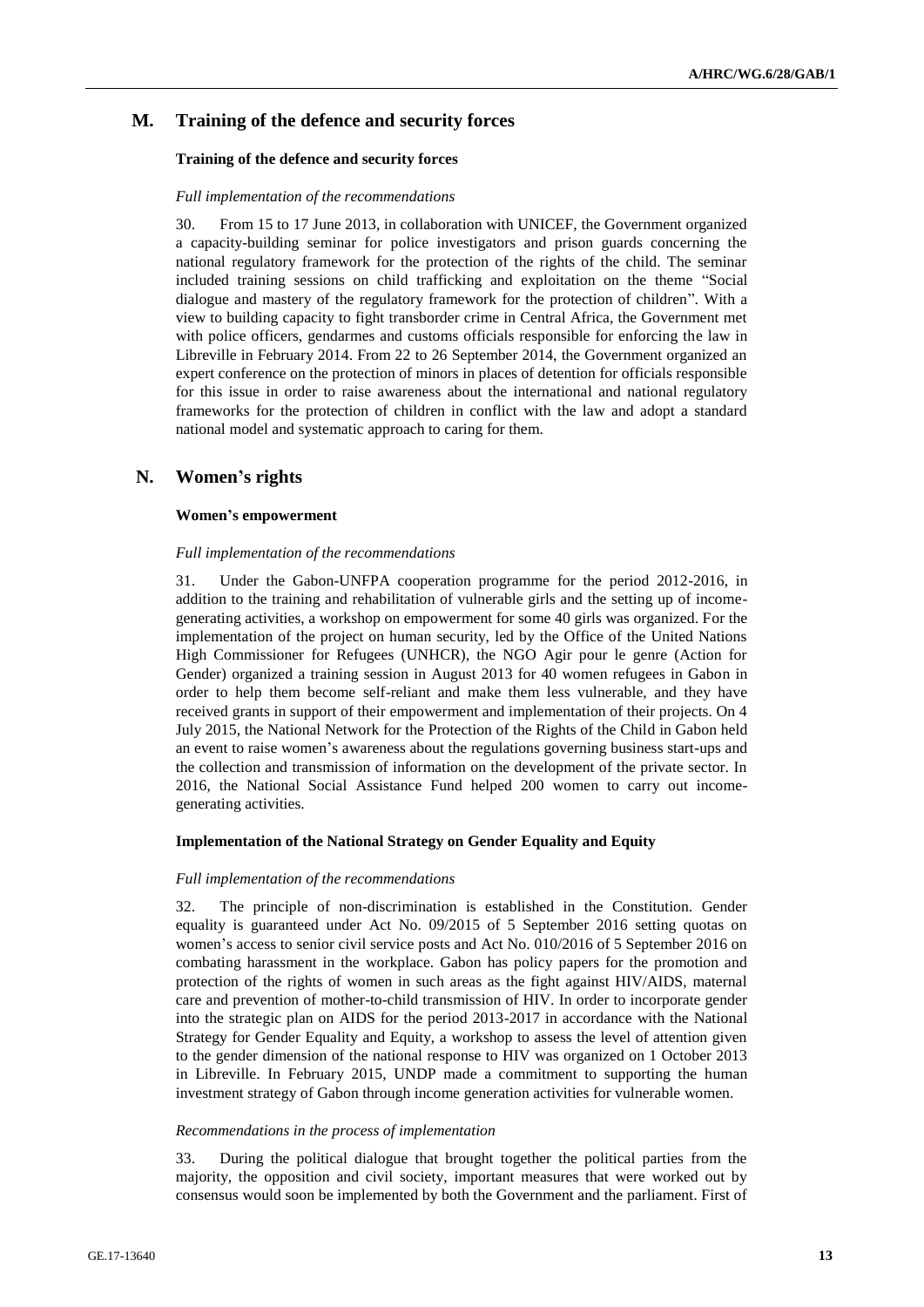all, the principle of equality between men and women under the basic law was affirmed. Article 24 of the Constitution would be amended to read: "The law encourages the equal access of women and men to elected office and professional positions." Furthermore, article 6 of the Constitution will be amended as follows: "Political parties and groups are to contribute towards equal access of women and men to elected office." It was also decided to guarantee women's access to leading positions in the local administration in accordance with Act No. 009/2006 of 5 September 2016 establishing quotas for access of women and young people to political elections and women's access to senior civil service posts. Lastly, it was decided to transform the Women's Rights Observatory into the National Women's Council (CONAFEM), an instrument to help the Government make decisions on the promotion and protection of women's rights and a lever of democracy responsible for promoting women's full participation in public life.

### **Elimination of discriminatory customs and traditions**

#### *Full implementation of the recommendations*

34. As a result of the study conducted by Gabon and UNFPA on forms of violence and forced marriages (indicating that, in 2012, 22 per cent of women aged 20 to 24 had been married before the age of 18, versus 34 per cent in 2000, and 6 per cent had been married before the age of 15, versus 11 per cent in 2011), Gabon built the capacity of 120 actors (75 women and 45 men) responsible for dealing with gender-based violence and put in place a platform for these actors, including gendarmes, police officers, medical professionals, social workers, NGOs, prosecutors and representatives of various faiths. The bill to amend certain articles of the Civil Code seeks to give polygamy more attention in order to provide for the equal division of property left by deceased husbands. Such provisions would help prevent women in such unions from becoming dispossessed and protect widows and orphaned children. Within the framework of cooperation between Gabon and UNICEF, a government road show put on in Lambaréné to combat child abuse has heightened awareness of the issue among 5,000 Christian women, 1,000 young representatives from nine provinces, civil and military authorities, judges, psychologists, police investigators, prominent community figures and religious leaders. Public talks aimed at combating violence against children in the home were held in Libreville and Tchibanga. On 4 September 2014, with support from the United States Embassy and in partnership with the NGO A Woman's Cry, the Government inaugurated the Issiemunu Centre in Libreville, a place for women to break the silence on the domestic violence, emotional and sexual abuse and dispossession they are forced to endure. With regard to economic violence, the Government seized the opportunity of International Women's Day in 2014 to raise national awareness about this scourge, as, in 2013, 192 cases of economic violence involving 142 cases of women and girls who were the victims of non-payment of alimony, 40 cases of child abandonment and 10 cases of spousal abandonment were registered.

## **O. Birth certificates**

## **Measures for easy and effective access**

#### *Full implementation of the recommendations*

35. In addition to the developments referred to in section F of this report on the measures to heighten awareness about birth certificates, in 2013 and 2014, the Government had institutions responsible for issuing birth certificates adopt a sectoral plan that included national guidelines for entering records in the civil registry. Awareness and training seminars were organized for civil registry officials (mayors, prefects and sub-prefects), health workers in maternity homes, cantonal secretaries, local leaders and administrative officials, members of civil society, the judiciary and the people. Currently, vigorous special efforts are currently being made to raise public awareness about the situation of children without birth certificates. Today, Gabon has a sectoral plan of action and national strategy to register births.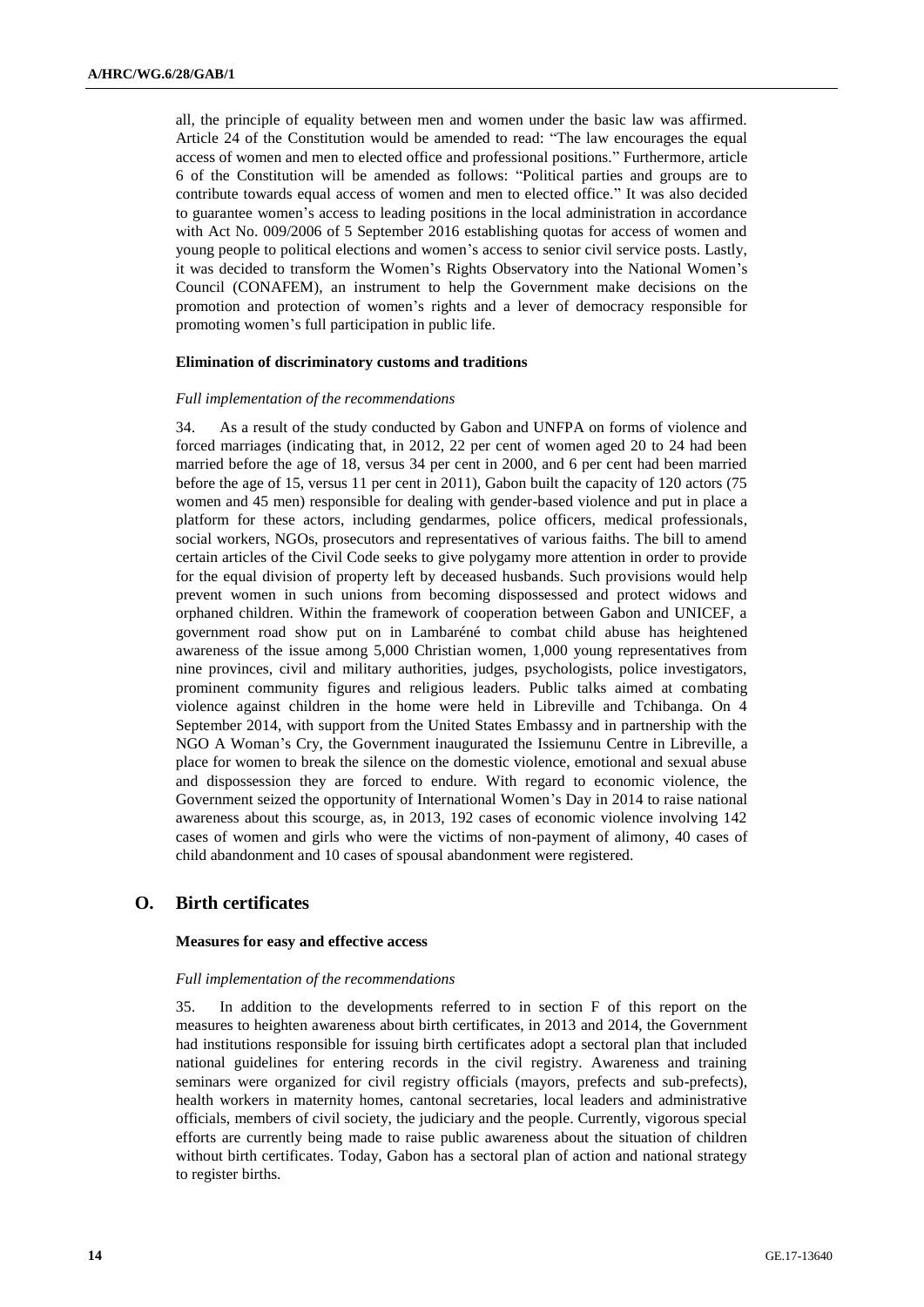## **P. Ritual crimes**

## **Legislative and judicial measures implemented**

## *Full implementation of the recommendations*

36. Between 2011 and 2012, 78 cases involving murder and similar crimes were tried by the courts in Libreville, Oyem, Lambaréné, Franceville, Mouila and Port-Gentil. On 20 April 2013, while making clear his determination to combat such crimes, the President instructed the Minister of Justice to organize special criminal session in order to punish the instigators and perpetrators of such offences.

### *Recommendations in the process of implementation*

37. In October 2014, a bill providing for mandatory sentencing of 30 years was presented by the President of the National Assembly and is now being voted on. Under the bill to amend the Criminal Code currently before the parliament, the offence of removing human organs is expressly defined and subject to penalties. The Children's Code, under consideration by the Council of State, increased the criminal penalties for so-called ritual crimes by finding them to be offences for which there is no statute of limitations and affirming that no amnesty may be granted to offenders.

### **Awareness-raising measures**

### *Full implementation of the recommendations*

38. On 20 April 2013, the President called a meeting of several key players in the fight against murder and other similar crimes and instructed the chiefs of police and the gendarmerie to do everything possible to restore security to cities and villages without delay.

## **Q. Conditions of detention**

## **Improvement of conditions of detention**

## *Full implementation of the recommendations*

39. In November 2013, a national campaign of vaccinations against yellow fever, diphtheria, tetanus, polio, meningitis and hepatitis B was launched at the prison in Port-Gentil, which were given to more than 200 voluntary prisoners. That same year, a commission made up of magistrates and prison security agents reviewed the files of inmates held in the prison while awaiting sentencing in order to resolve the issue of overcrowding. On 6 March 2014, the Bar Association of Gabon met with the Commander-in-Chief of Prison Security so that the two parties could review the treatment of inmates and make suggestions on ways to improve their quality of life. Lastly, on 19 March 2014, the Bar met with Staff Headquarters of the National Police to ensure proper handling, treatment and conditions of detention during police custody.

## **R. Juvenile justice**

## **Enforcement of the law on young people**

#### *Full implementation of the recommendations*

40. Between 22 and 26 September 2014, a Government-UNICEF seminar on the specialized field of protecting young people in prisons was organized for prison security agents working in the country's nine provinces. The seminar took stock of the outcomes of the seminars in 2013, which focused on the international and national regulatory framework for the protection of children in conflict with the law, the establishment of a standard national model and the taking of a systemic approach to caring for them. In an order signed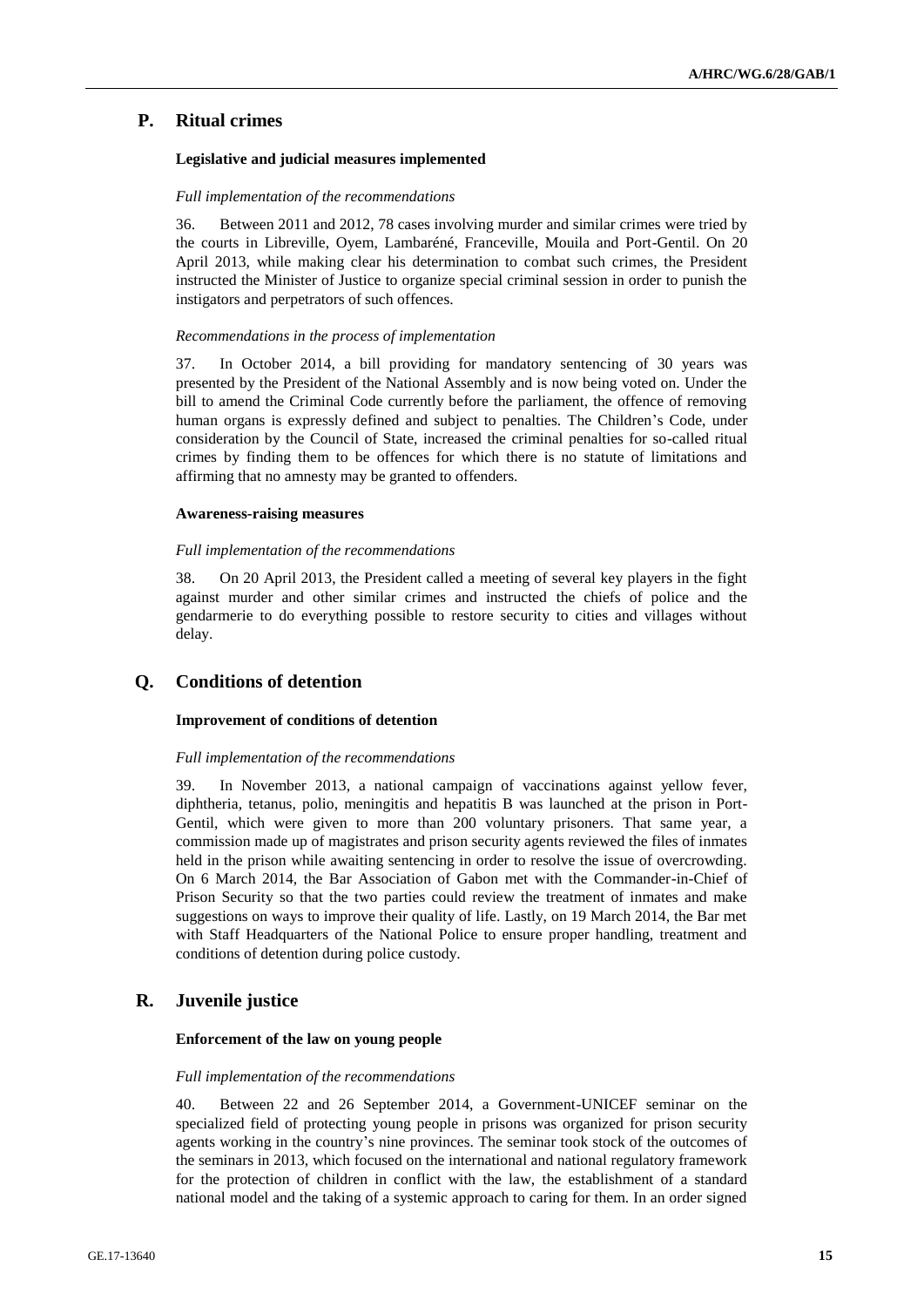on 15 July 2014, the Minister of Justice set forth measures to prepare for the social reintegration of prisoners through work, education and training. Officials at the central prison of Port-Gentil then introduced market gardening activities involving a wide range of fresh produce grown by inmates, with support from the National Institute for Development Support.

### *Recommendations in the process of implementation*

41. Currently, in other prisons, similar projects for the reintegration of inmates are being carried out involving, for example, car wash, auto repair or bricklaying work.

## **S. Trafficking in persons**

## **Combating human trafficking**

## *Full implementation of the recommendations*

42. In the performance of their duties and under the supervision of the public prosecutor, the security forces and labour inspectors are under instructions to take in charge any child under the age of 16 found in conditions of exploitation. On 22 May 2013, the Directorate General for Human Rights conducted an awareness-raising event for children at the Angondjè reception centre who had been victims of trafficking, enslaved or exploited as beggars or child labourers. They were taught that they should report any ill-treatment that they suffered by the police or any other persons pretending to help them. Between 2014 and 2015, the Monitoring Committee on Measures to Combat Child Trafficking made a list of more than 750 girls and boys freed from trafficking rings and reintegrated locally or repatriated to their countries of origin (Benin, Togo and Nigeria). Once identified and liberated from the networks or families exploiting them, the children are temporarily placed in a social care centre in Angondjè. The cost of their repatriation is covered by the networks or families exploiting them, and they are transferred through UNICEF to their countries of origin. Where such networks or families cannot cover the costs of returning the children, they are shared with the Governments of the countries of origin; the refusal of those Governments to bear the costs leads to the de facto extension of the victims stay in the Angondjè centre. The Children's Code provides for criminal penalties for all offences against children, including those relating to trafficking. Gabon has a sectoral plan and a national strategy on trafficking in children.

## **T. Rights of persons with disabilities**

## **Strengthening the rights of persons with disabilities**

## *Full implementation of the recommendations*

43. The Government has introduced a policy to combat social inequalities through integration programmes supported by socially aware companies. Since 2014, companies such as Bolloré, AfricaLogistics, Mbolo, CFAO Motors, Gabon Energy and Water Corporation (SEEG) and Prix import have become renowned for their efforts to employ persons with disabilities. These companies have complied with article 182 of the Labour Code concerning the employment of persons with disabilities by recruiting such persons. One company, SEEG, has opened its vocational training centre to 80 young persons, including 10 persons with disabilities. Inaugurated on 1 October 2014, the Albertine Amissa Bongo Reception Centre, which specializes in the rehabilitation of children with mental disabilities, cares for children who are stigmatized and shunned by their families. The Centre admits children with Down's syndrome, autism and intellectual disabilities to teach them to develop their potential through educational programmes that take into account their disabilities. In 2013, some 4,532 persons with disabilities received ongoing support from an empowerment fund amounting to 200 million CFA francs for the creation of income generating activities set up by the Government. In 2014, 5,471 beneficiaries were registered for such support in addition to the technical assistance provided to them to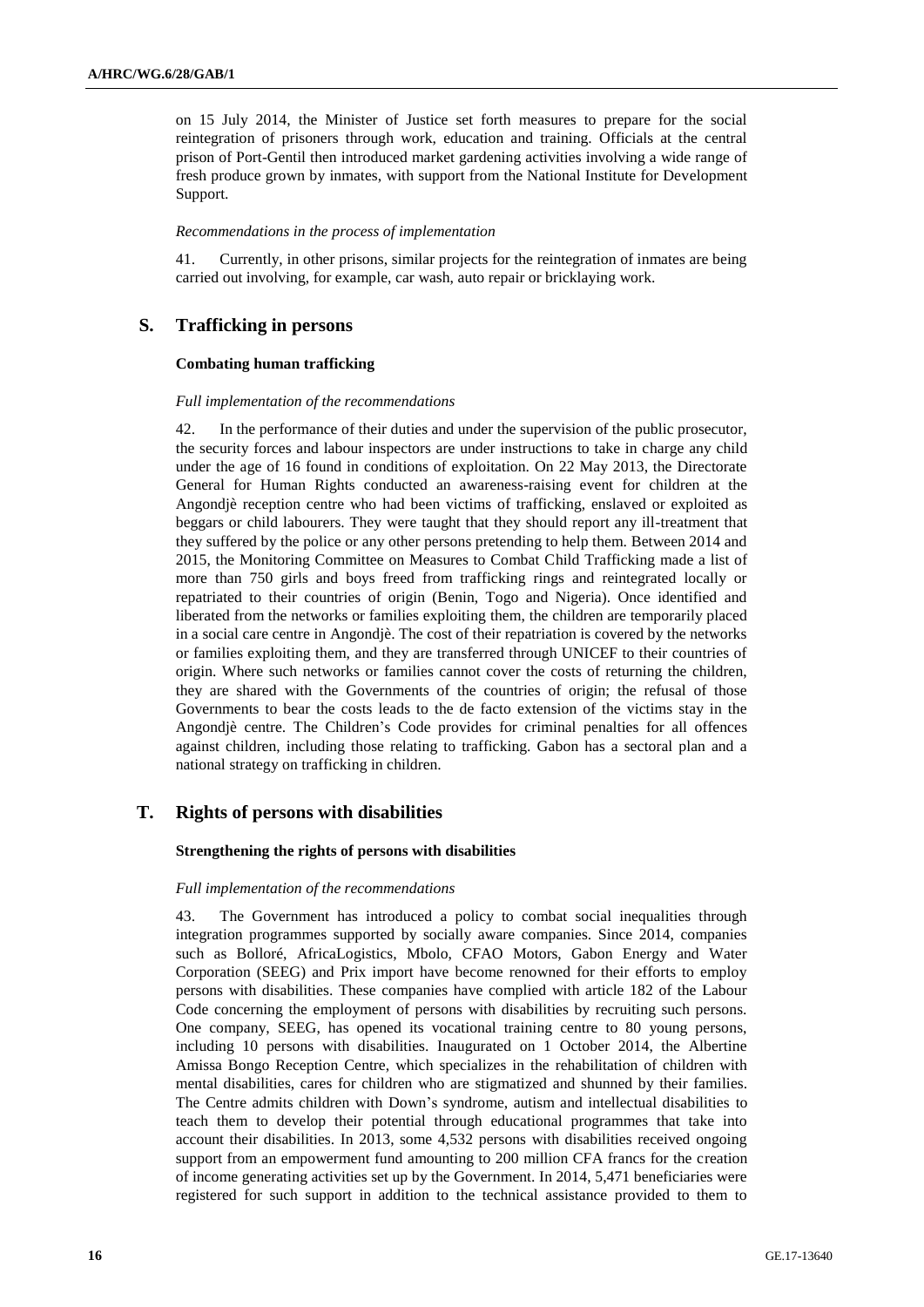facilitate mobility. The law establishing guidelines for the policy to care for and protect persons with mental disabilities was adopted by the parliament in 2016.

#### *Recommendations in the process of implementation*

44. Under the Human Investment Strategy, there exists a social safety net programme for the integration of persons with disabilities and a project for the construction of specialized centres for persons with disabilities.

## **U. Freedom of the press and expression**

#### **Creation of an enabling environment for a free and open press**

#### *Full implementation of the recommendations*

45. On 11 June 2013, a commission tasked with assessing the situation of journalists in Gabon was established. On 2 October 2013, it submitted its conclusions and work to the Chair of the National Media Council. While the conclusions brought to light shortcomings and irregularities in the profession, they also aimed at improving the image of the press, providing for training and further training of journalists and reforming the living and working conditions of members of the press.

## **Procedures relating to complaints against the press, legislative and other measures guaranteeing freedom of the press and the independence of journalists and decriminalization of press offences**

#### *Full implementation of the recommendations*

46. In addition to the Charter on the Rights and Duties of Journalists, another important instrument, a new Media Code, has been drafted. Created to meet the expectations of members of the media, Government and the people, this instrument, promulgated in August 2016, reaffirms the prohibition against any form of censorship and the principles of freedom of the press and the protection of sources. Taking into account online media and the national film industry, the Code states that "no journalists may be made to go to prison because of their writings except in cases of subsequent offences". The new Media Code was, as usual, sent backwards and forwards between the Government, the Council of State and the parliament and entered into force in January 2017.

#### **Right to peaceful assembly**

#### *Full implementation of the recommendations*

47. Having the status of constitutional law since 28 February 1992, the preamble to the Constitution includes key guiding principles such as freedom of peaceful assembly. Gabon recognizes and guarantees this inviolable and inalienable right, as it does other such rights. This freedom carries with it duties and responsibilities and is subject to limitations, conditions, restrictions and penalties as are provided for by law and are necessary to protect national security, public safety and public order.

#### **Neutrality of the National Media Council**

#### *Recommendations in the process of implementation*

48. Among the major decisions to be made at the political dialogue in May 2017 was the decision to separate the Council from the constitutional institutions in order to transform it into a regulatory authority with the legal status of independent administrative authority, for which the formalities are now being completed. The manner in which members are appointed has also been revised, as follows: three members by the President, including two from the trade association; three by the parliament, including two from the trade association; and three by professionals from the sector, including one from the press, one